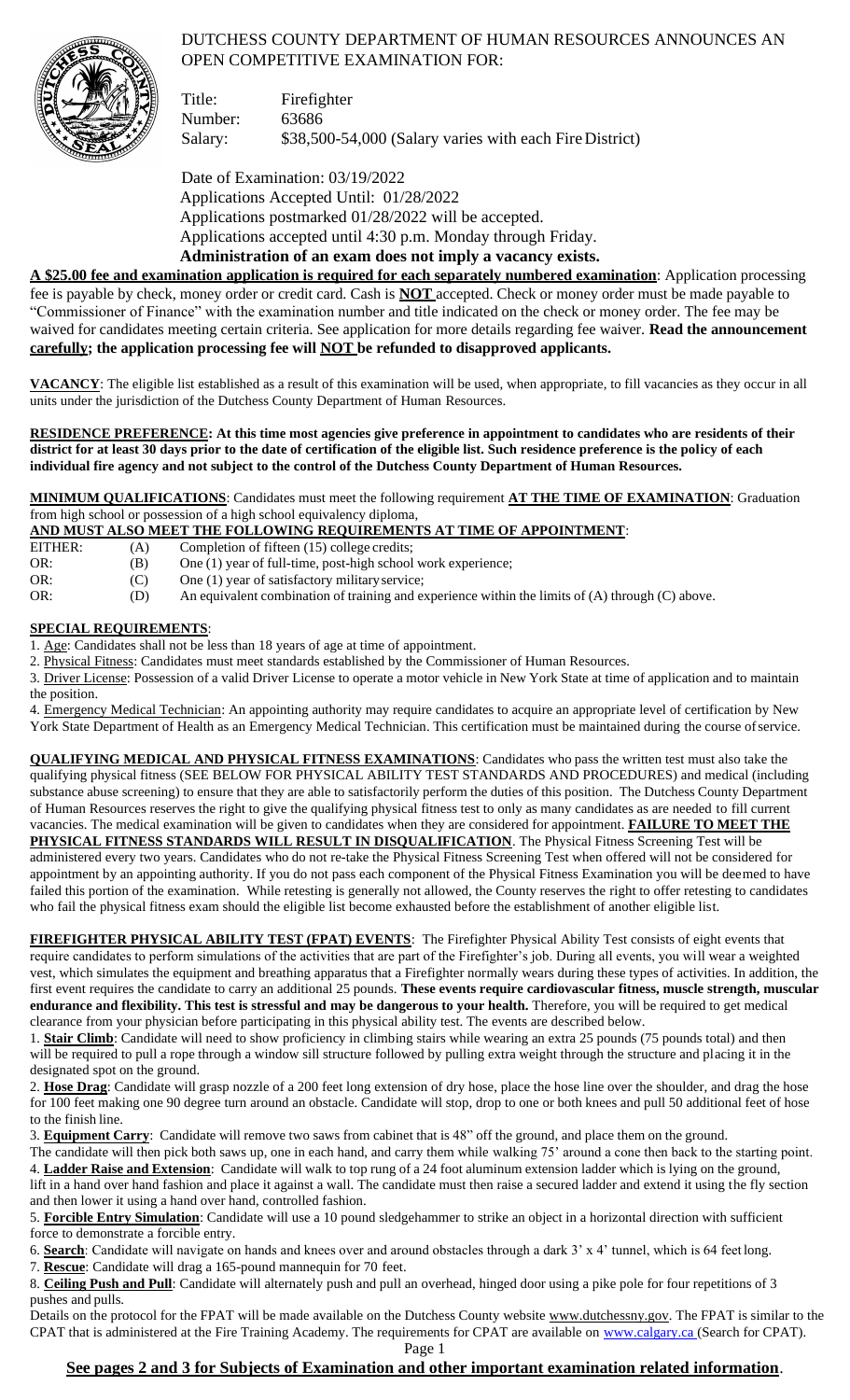## Firefighter, Open Competitive #63686 continued

**DUTIES**: The work involves responsibility for fighting fires and responding to other emergency situations.

**EXAMPLES OF WORK (Illustrative Only)**: Responds to fire alarms and emergency calls with fire company and performs a variety of dangerous fire fighting activities; drives and operates motor-driven fire fighting equipment; connects hose lines and nozzles; assists in giving emergency first aid treatment to injured persons; performs a variety of tasks in connection with the maintenance and repair of buildings and grounds; performs fire inspections for fire prevention; may function as an Emergency Medical Technician; does related work as required.

**SUBJECT OF EXAMINATION**: Written test will cover knowledge, skills, and/or abilities in such areas as:

1. Ability to learn and apply information - These questions test for the ability to learn new information and apply it to answer questions effectively. Candidates will read information presented in a Training Lesson and then answer questions regarding the information and procedures covered in the Training Lesson. All information needed to answer the questions will be provided in the Training Lesson, and candidates will be able to refer to the Training Lesson when answering the questions. Some of the questions may require candidates to combine information from different portions of what has been learned in the Training Lesson. No prior knowledge of any specific jobor subject matter is needed.

2. Basic arithmetic - This section requires candidates to use basic arithmetic (add, subtract, multiply, divide) to find a missing value in a table of numbers. Candidates will not need to refer to the Training Lesson or any other section of the test to answer the questions in this section. All information needed to answer each question will be contained in this section. No knowledge of firefighting or any other job is required. **Candidates should bring a hand-held battery- or solar-powered calculator for use on this test. Candidates will not be permitted to use the calculator function on their cell phone**.

3. Reading comprehension - These questions test for the ability to understand written materials (e.g., sentences, passages) and answer questions about the information presented. Candidates will be provided with reading passages, followed by questions related to each passage. Each question will require candidates to demonstrate that they have read and understood the information contained in the passage. 4. Situational judgment - This section tests for the ability to identify appropriate and effective responses to work-related challenges. Candidates will be presented with several scenarios that reflect the types of challenges one could encounter in a work environment. They will then be asked to rate the effectiveness of a number of possible responses to each scenario.

A Guide for the Written Test for Firefighter is available at the New York State website: http[s://ww](http://www.cs.ny.gov/testing/testguides.cfm)w[.cs.ny.gov/testing/testguides.cfm.](http://www.cs.ny.gov/testing/testguides.cfm) Candidates not having access to a computer or the internet may request copy of the test guide from the municipal civil service office conducting this examination using the contact information found elsewhere on this announcement.

The use of calculators is **RECOMMENDED** for this exam.

DUTCHESS COUNTY IS AN EQUAL OPPORTUNITY/AFFIRMATIVE ACTION EMPLOYER. APPLY ONLINE AT [WWW.DUTCHESSNY.GOV](http://www.dutchessny.gov/) \*\*\*\*\*IMPORTANT SEE REVERSE SEE REVERSE IMPORTANT\*\*\*\*\* No. 2022-00000022 ISSUED: 01/05/2022

Page2

**See pages 1 and 3 for other important examination related information**.